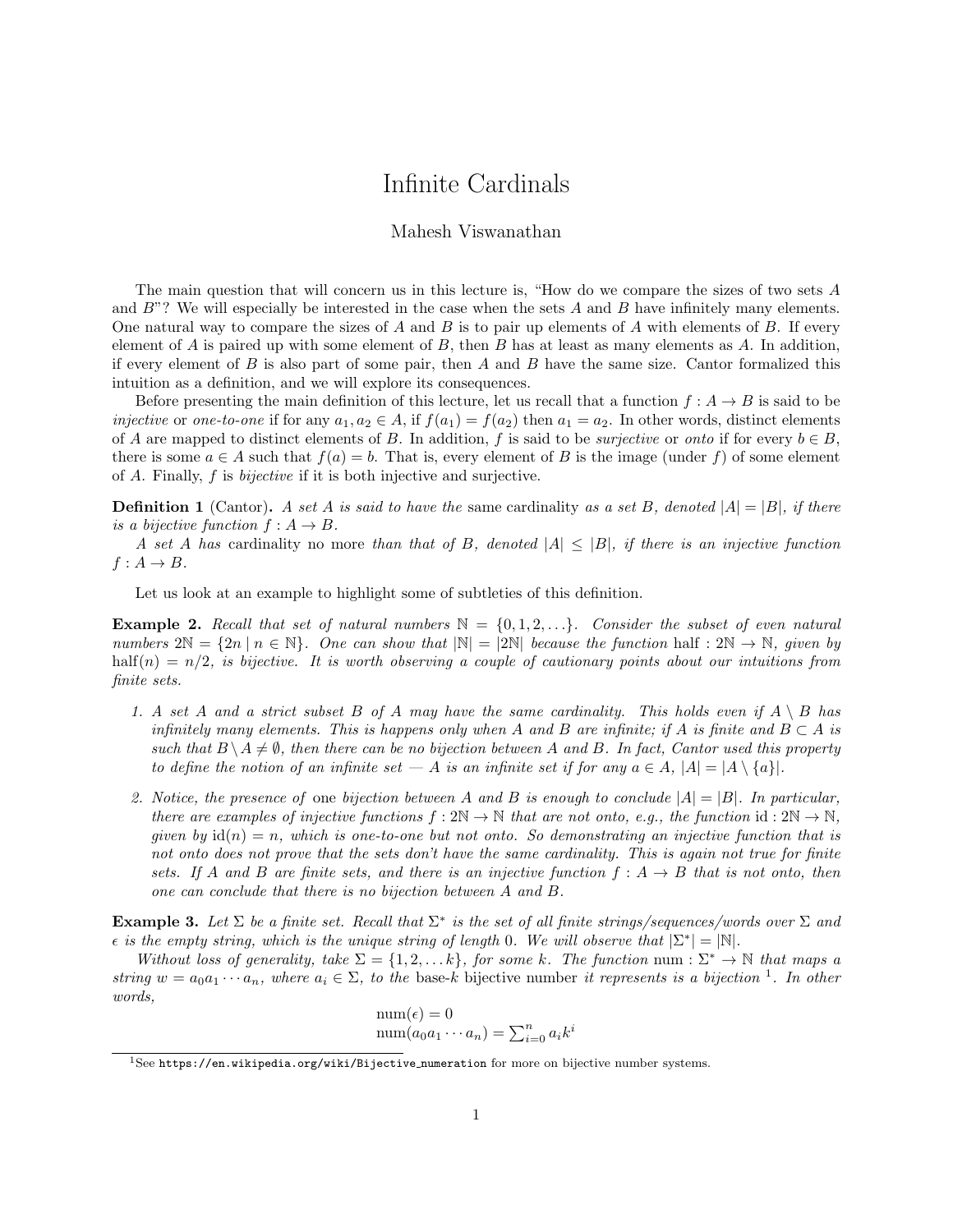is a bijection. Notice it is important that we use a bijective number system because otherwise the mapping above will not be injective because of the usual problem of "zeros in the most significant bits."

The cardinality of sets is often compared with the set of natural numbers  $\mathbb N$ , because  $\mathbb N$  is the "smallest" infinite set.

**Definition 4.** A set A is said to be countable if  $|A| \leq |\mathbb{N}|$ . If, in addition A is infinite, then A is said to be countably infinite.

Thus, based on Examples 2 and 3, we can conclude that 2N and  $\Sigma^*$  are countable, for any finite set  $\Sigma$ .

Definition 1 says that  $|A| \leq |B|$  if there is an injective function from A to B, while A and B are said to have the same cardinality if there is a bijection between  $A$  and  $B$ . Are these definitions consistent? In other words, if  $|A| \leq |B|$  and  $|B| \leq |A|$  then is  $|A| = |B|$ ? That is, if there are injective functions from A to B, and from B to A, is there a bijective function between A and B? This turns out to be true and is an important observation, attributed to Cantor, Schröder, and Bernstein.

**Theorem 5** (Cantor-Schröder-Bernstein). For any two sets A, B,  $|A| = |B|$  if and only if  $|A| \leq |B|$  and  $|B| \leq |A|$ .

Before proving this theorem, let us look at an example that highlights both the usefulness of this result, as well as why it's proof is non-trivial.

**Example 6.** Recall that the set of rational numbers  $\mathbb{Q}$ , is the collection of all real numbers that can be **Example 6.** Recall that the set of rational numbers  $\mathbb{Q}$ , is the collection of all real numbers that c<br>written as a fraction a/b, where a, b  $\in \mathbb{N}$ . Classical examples of irrational numbers include  $\sqrt{2}$ , and

Since  $\mathbb{N} \subseteq \mathbb{Q}$ , it is easy to see that  $|\mathbb{N}| \leq |\mathbb{Q}|$ ; the function id :  $\mathbb{N} \to \mathbb{Q}$ , defined as  $\text{id}(n) = n$ , witnesses this fact. Similarly, one can construct an injective function from  $\mathbb Q$  to  $\mathbb N$  to demonstrate  $|\mathbb Q| \leq |\mathbb N|$  as follows.

$$
f(r) = 2^a 3^b
$$
 where  $a, b \in \mathbb{N}$ ,  $r = a/b$ , and  $gcd(a, b) = 1$ .

The function f can be argued to be injective because every rational number has a unique representation as  $a/b$ , where  $gcd(a, b) = 1$ , and because of the fact that every natural number has a unique prime factorization.

Notice, that because of the above observations, Theorem 5 allows us to conclude that  $|\mathbb{Q}| = |\mathbb{N}|$ . However, coming up with a bijective functions between the two sets is not as straightforward as coming up with the injective functions above. This illustrates both why the proof of Theorem 5 is non-trivial and why it is useful  $-$  it is often easier to come up with injective functions between sets than a bijective function.

*Proof of Theorem 5.* Let us start with some notation. For a function  $h: D \to E$ , and a subset  $D' \subseteq D$ , we use  $h(D') \subseteq E$  to denote the set  $\{h(d) | d \in D'\}.$ 

First observe that if  $f : A \to B$  is a bijection (i.e.,  $|A| = |B|$ ) then  $f : A \to B$  and  $f^{-1} : B \to A$  are both injective. Thus,  $|A| \leq |B|$  and  $|B| \leq |A|$ . The interesting direction is, therefore, to argue that if  $|A| \leq |B|$ and  $|B| \leq |A|$  then  $|A| = |B|$ .

Suppose  $f : A \rightarrow B$  and  $g : B \rightarrow A$  are injective functions. Let us inductively define the following sequence of subsets of A.

$$
C_0 = A \setminus g(B)
$$
  
\n
$$
C_{i+1} = g(f(C_i)) \text{ for } i \ge 0.
$$

Let  $C_* = \cup_{i \in \mathbb{N}} C_i$ , i.e., the elements of A that belong to some  $C_i$ . Consider the function  $h: A \to B$  defined as follows.

$$
h(a) = \begin{cases} f(a) & \text{if } a \in C_* \\ g^{-1}(a) & \text{otherwise} \end{cases}
$$

It useful to observe that h is well-defined — since  $A \setminus C_0 = g(B)$ , we have  $A \setminus C_* \subseteq g(B)$ , and  $g^{-1}(a)$  is defined when  $a \in A \setminus C_*$ . We will show that h is our desired bijection.

First we argue that h is injective. Consider  $a_1, a_2 \in A$  such that  $a_1 \neq a_2$ . If  $a_1, a_2 \in C_*$  then since  $h(a_i) = f(a_i)$  (for  $i \in \{1,2\}$ ),  $h(a_1) \neq h(a_2)$  because f is injective. Similarly, if  $a_1, a_2 \notin C_*$  then  $h(a_i) =$  $g^{-1}(a_i)$  and  $h(a_1) \neq h(a_2)$  because g is injective. The only case left is when exactly one out of  $a_1, a_2$  is in